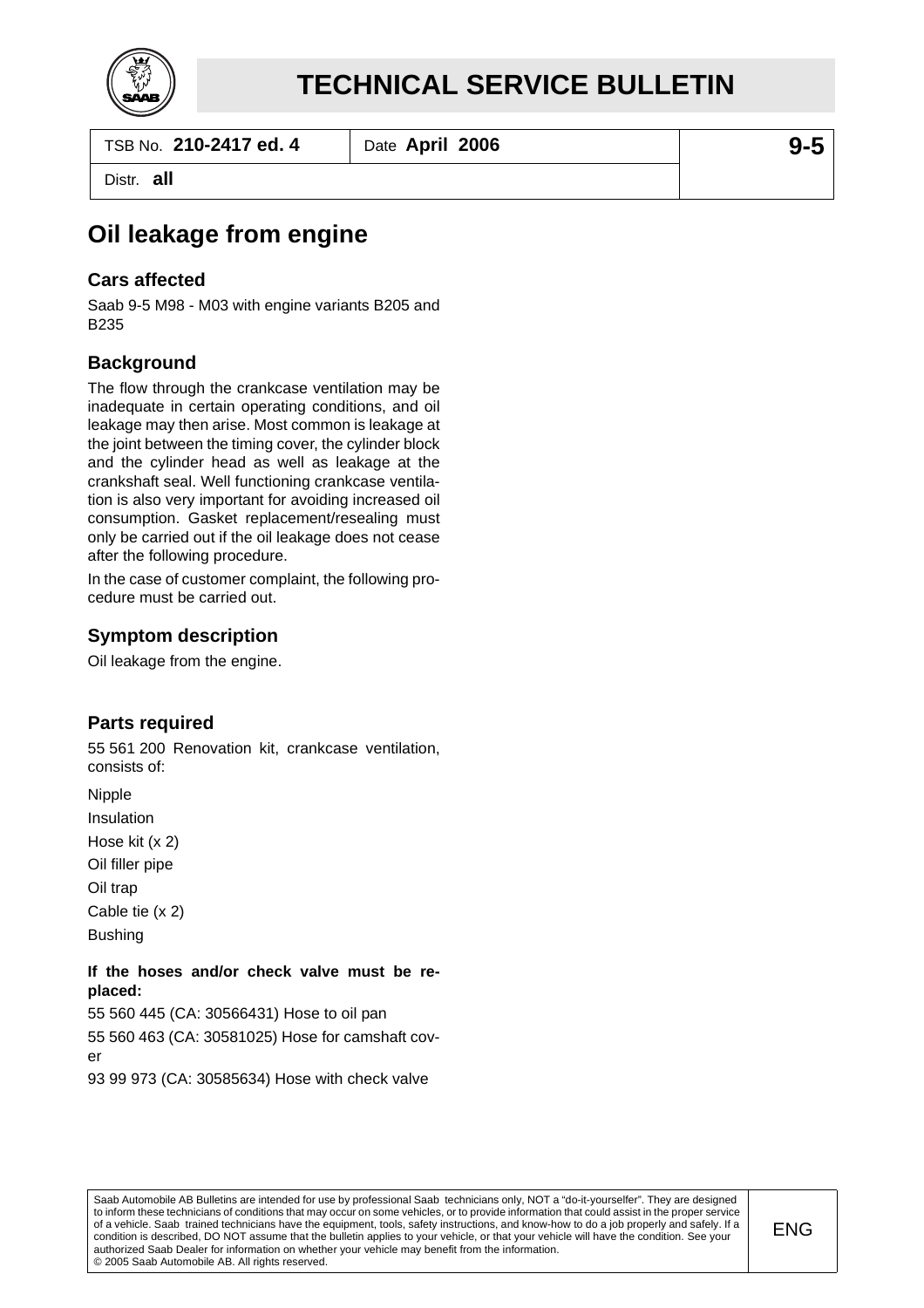## **Procedure**

- 1 Disconnect the battery's negative cable.
- 2 Remove the upper engine cover.
- 3 Install a new oil filler pipe.
- 4 Remove the hose from the pipe connection on the turbo's intake manifold.
- 5 Remove the hoses from the nipple in the camshaft cover. Check the condition of the hoses, replace if necessary.
- 6 Remove the old nipple and bushing from the camshaft cover and install the new nipple and bushing.
- 7 Raise the car.



- 8 Remove the oil trap's two upper hoses.
- 9 Remove the lower hose to the oil trap. Remove the stay to the intake manifold and the oil trap. If necessary, remove the generator positive cable.

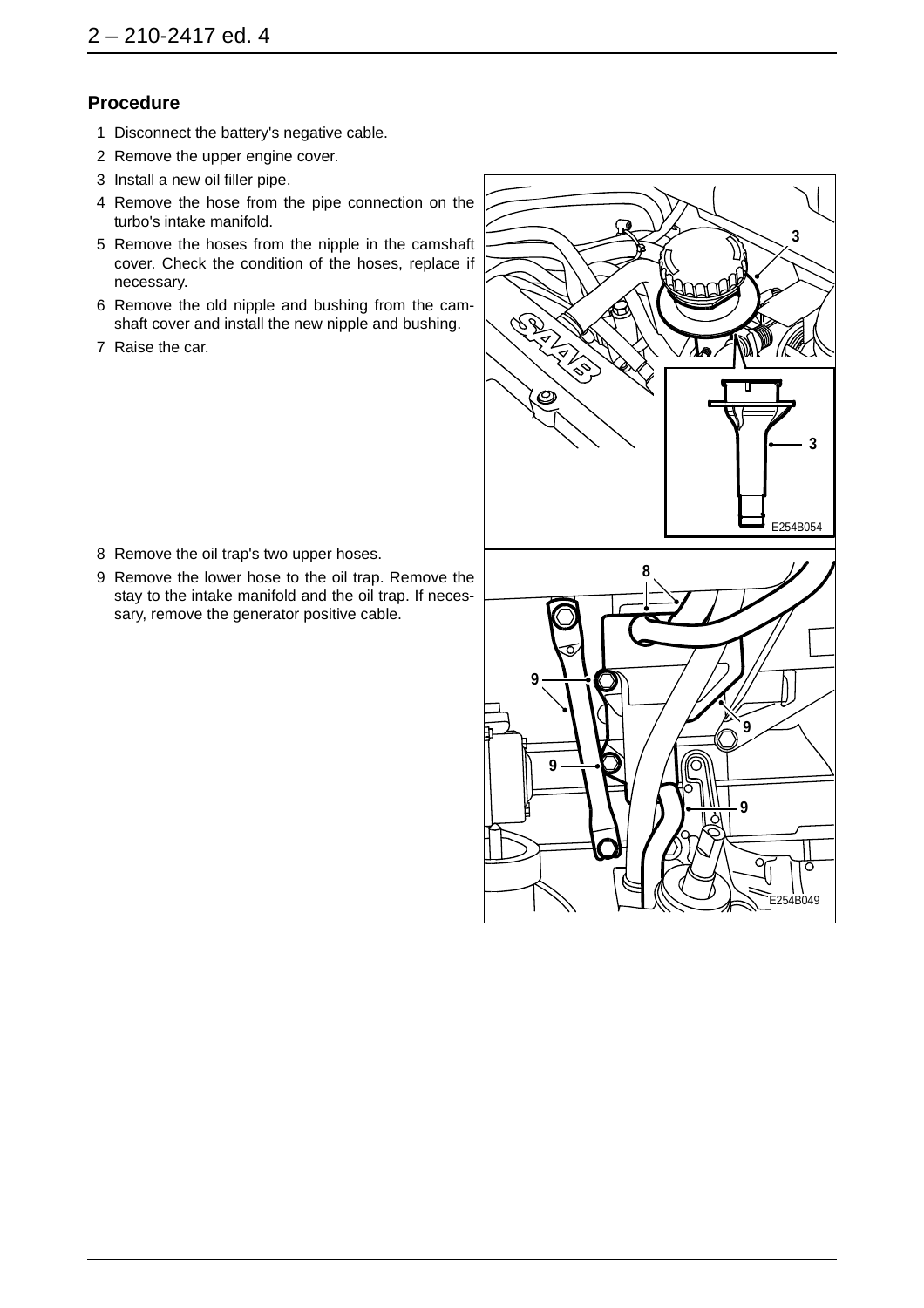- 10 Install the new oil trap, the lower hose to the oil trap (replace hose if necessary) and the stay for the intake manifold. If the positive cable was removed, connect it to the generator.
- 11 Lower the car.

12 Check the function of the check valve on the small circuit with 30 14 883 Pressure/Vacuum pump, replace if necessary. The arrow must point toward the throttle body.

#### **Note**

Arrow's direction on the check valve.

13 Connect the new hose kit (with T-connection) between the nipple on the oil filler pipe and the connection on the turbo's intake manifold.



E254B058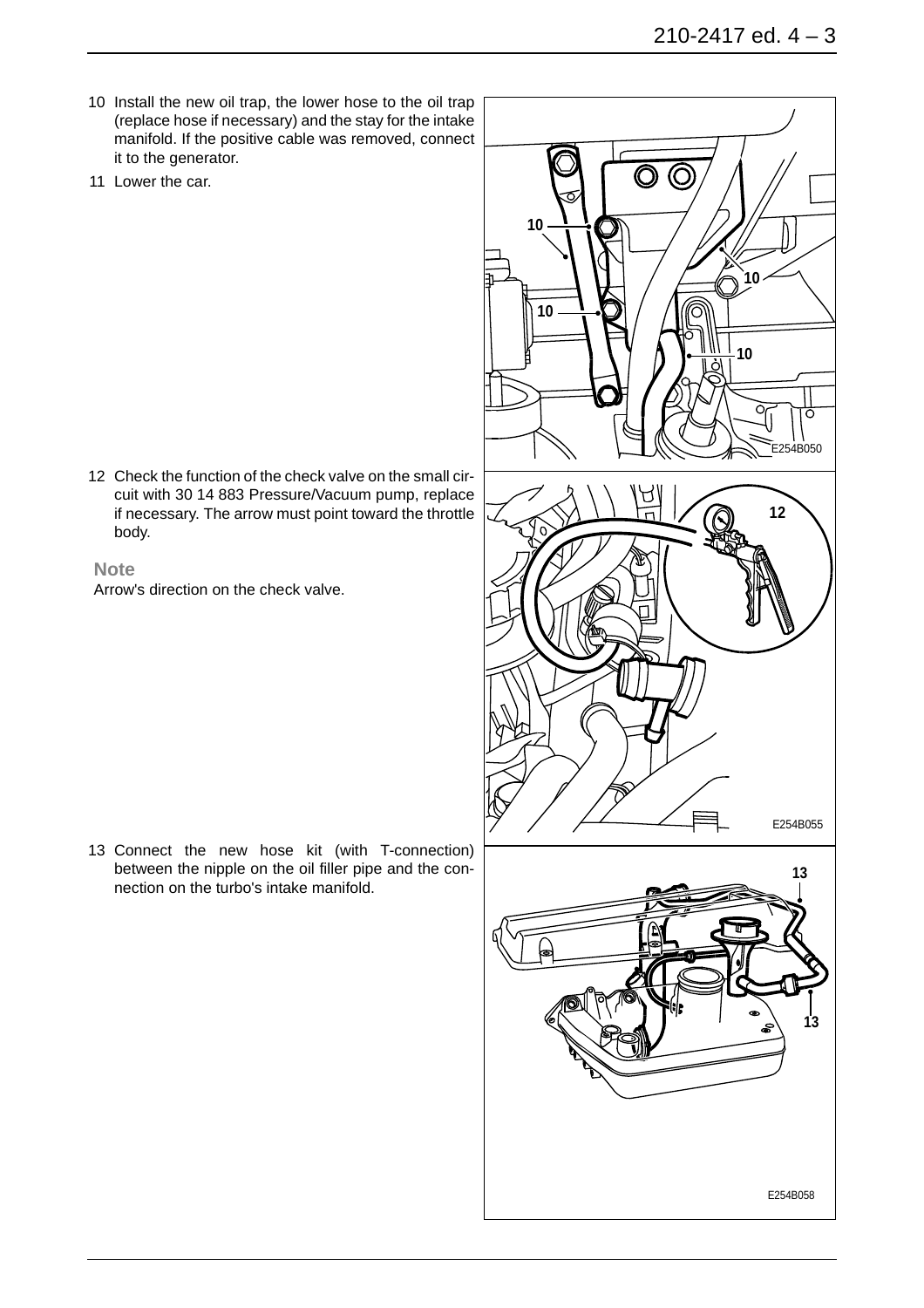14 Install the insulation under the throttle body coolant hose so that the insulation's short sides point upward.

15 Install the crankcase ventilation hose so that the check valve is located above the coolant hoses. The crankcase ventilation hose must follow the route of the lower coolant hose through the intake manifold and then on to the oil trap.

- 16 Connect the oil trap's upper hoses. If the hose with part no. 55 560 463 is replaced then the nipple enclosed with the hose must not be used. Use the nipple enclosed with the spare parts kit.
- 17 Connect the new hose kit together at the T-connection.